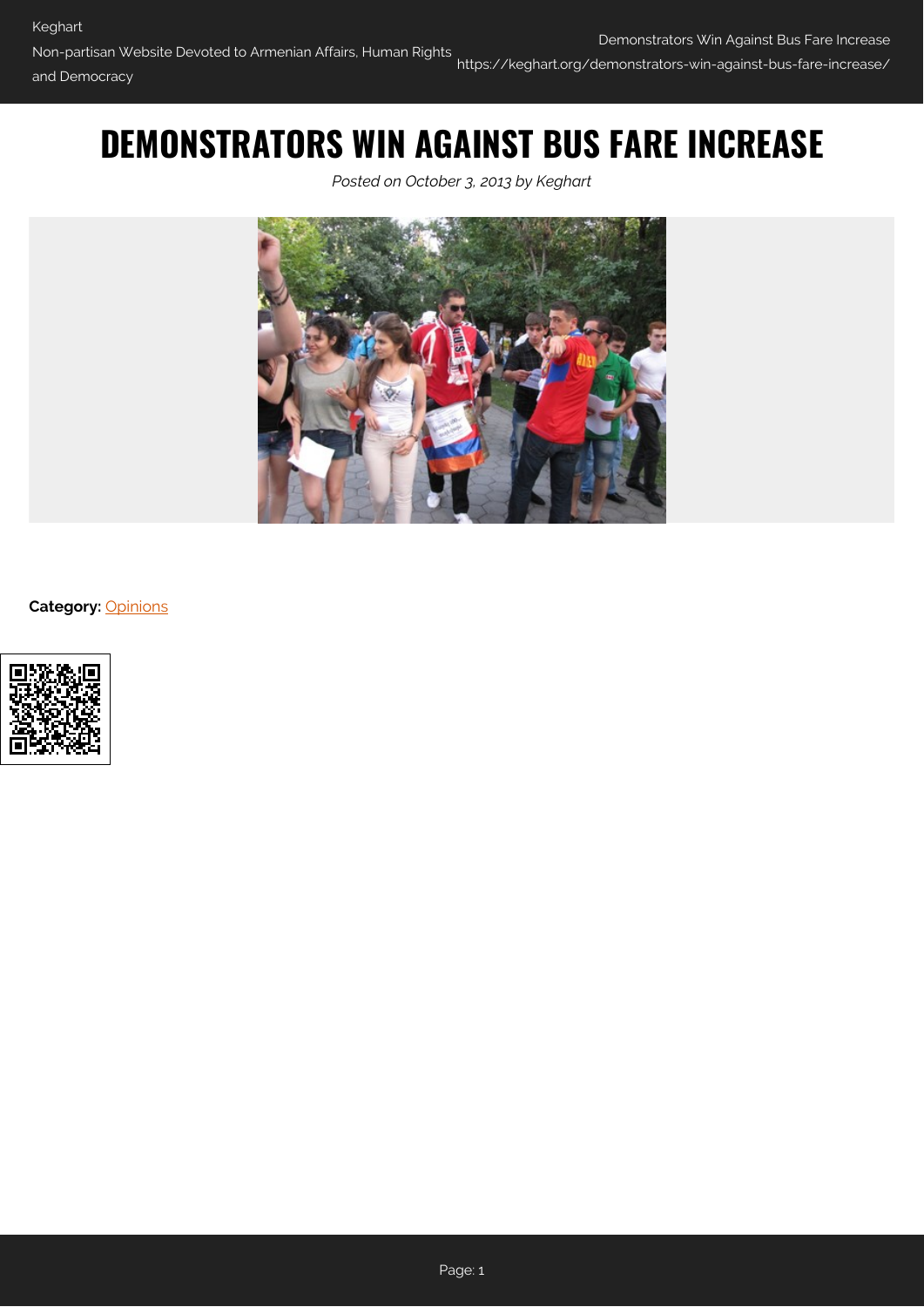Keghart Non-partisan Website Devoted to Armenian Affairs, Human Rights and Democracy Demonstrators Win Against Bus Fare Increase https://keghart.org/demonstrators-win-against-bus-fare-increase/

## By Joseph (Hovsep) Dagdigian, Harvard, MA, 3 October 2013

The Yerevan city government and transportation authority recently approved a bus and minibus fare increase from 100 to 150 dram, a 50% increase. With dollar-to-dram conversion of about 410 dram per dollar, to outsiders this may not seem like a large increase, though the percentage increase is 50%. But this is deceiving. Many Armenians work for absurdly low wages, even though they may be highly educated. And many people cannot afford to work as transportation to and from work may consume most of their pay. Retirees on meager pension have difficulty paying for food, water, electricity, and heat in winter. Even an increase in transportation costs of \$5/month presents a burden to many.

## $\pmb{\times}$

#### **Young Protesters Near Yerevan's Music School**

## By Joseph (Hovsep) Dagdigian, Harvard, MA, 3 October 2013

The Yerevan city government and transportation authority recently approved a bus and minibus fare increase from 100 to 150 dram, a 50% increase. With dollar-to-dram conversion of about 410 dram per dollar, to outsiders this may not seem like a large increase, though the percentage increase is 50%. But this is deceiving. Many Armenians work for absurdly low wages, even though they may be highly educated. And many people cannot afford to work as transportation to and from work may consume most of their pay. Retirees on meager pension have difficulty paying for food, water, electricity, and heat in winter. Even an increase in transportation costs of \$5/month presents a burden to many.

## $\pmb{\times}$

#### **Young Protesters Near Yerevan's Music School**

One justification for the fare increase was the increased price of natural gas and gasoline, both used as fuels for vehicles. Though buses are owned by companies, the drivers pay for fuel, and many of the drivers are against the fare increase. The Yerevan government claims that fare increases are necessary to maintain the safety of the minibus and bus fleet; though such a fare increase is regressive, affecting the poorest and lowest paid segment of society.

## $\pmb{\times}$

#### **Urging Passengers to Pay Only 100 Drams**

When the fare increase took effect, young Armenians positioned themselves at bus stops and urged passengers to pay only 100 dram for transportation and asked the drivers to accept 100 dram fares. On occasion, drivers said they would accept 50 dram, and a few said they would let passengers ride for free. Such declarations evoked loud cheers of approval from the demonstrators. Other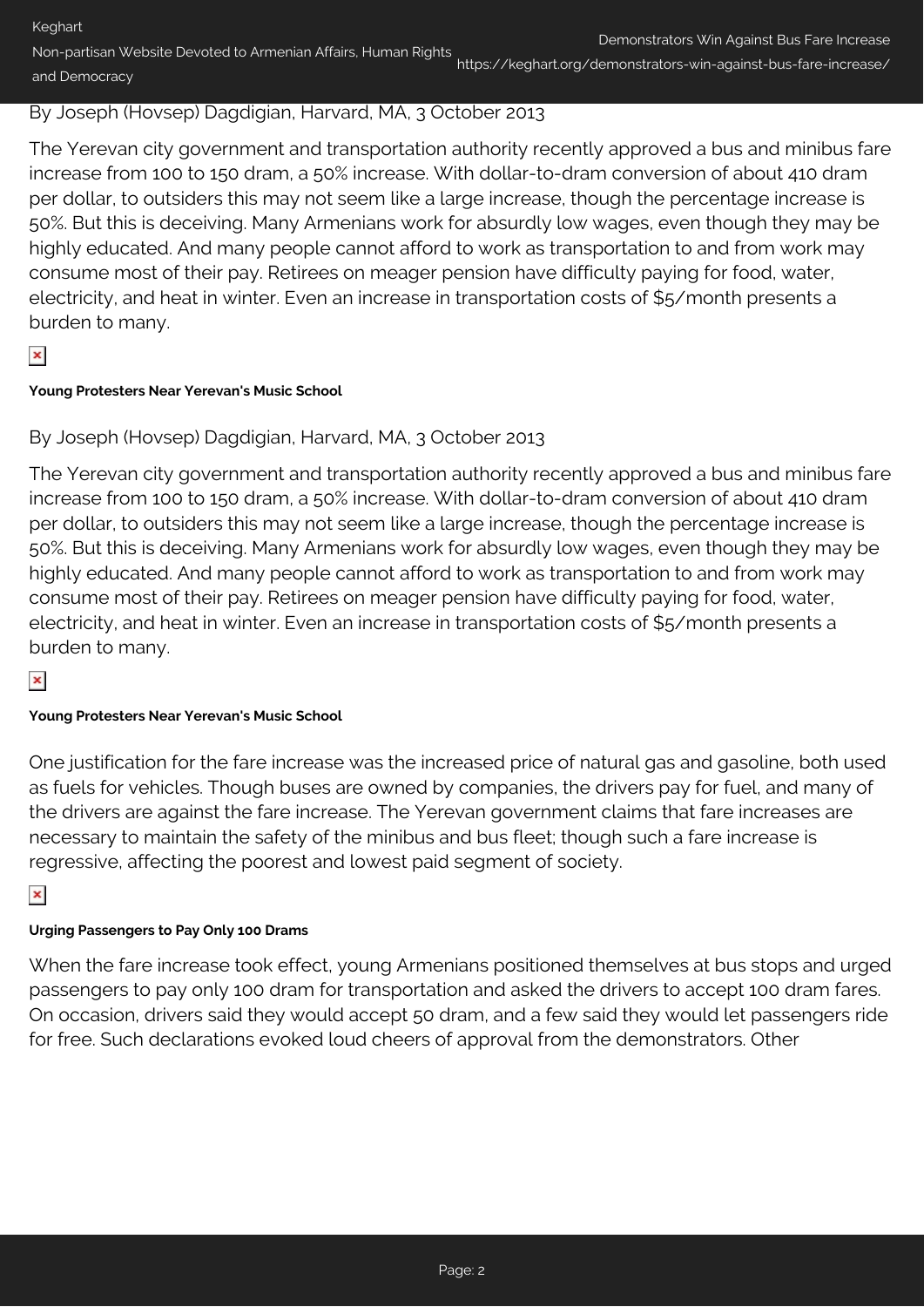Keghart

Non-partisan Website Devoted to Armenian Affairs, Human Rights Demonstrators Win Against Bus Fare Increase and Democracy https://keghart.org/demonstrators-win-against-bus-fare-increase/

demonstrators wearing or carrying signs urged rejection of the 150 dram fare and taped signs on the buses urging rejection of higher fares. I witnessed cars, driven by young people, stopping at bus stops and offering to drive people to their destination for free. The number of protestors steadily increased with older people in their 50s and 60s joining in. Protesters were accompanied by Armenian flags, drums, and bull horns. Although the demonstrators were noisy, they remained peaceful. With increased numbers of demonstrators was increased police presence in the streets, but there were no problems.

On the evening of August 25, I was on Abovian Street, heading toward the Republic Square. A large crowd of young protestors marched up Abovian, from the square, carrying flags, beating drums, and chanting "Victory – We Won". Indeed they did! The government declared that, for the time being, bus fares would remain at 100 dram. Later that evening the Republic Square was flooded with jubilant protestors waving flags and cheering so loudly that they could be heard blocks away.

 $\pmb{\times}$ 

#### **Victorious Youth at Dusk, Republic Square**

Recent statements by government officials indicate that they may still attempt to raise fares. Many believe this may well occur during the winter when students are in school and inclement weather would stifle demonstrations. Everyone I spoke with after the students' success indicated that whatever the students protest about, they will side with the students. One person told me that this generation of students has not lived under Communism and either was not born until after the cold, dark days following the collapse of the Soviet Union, or at least were too young to remember those trying days. Thus they have a different outlook on Armenia's condition and view of the future. Many expressed hope that this generation will provide the leadership that Armenia needs.